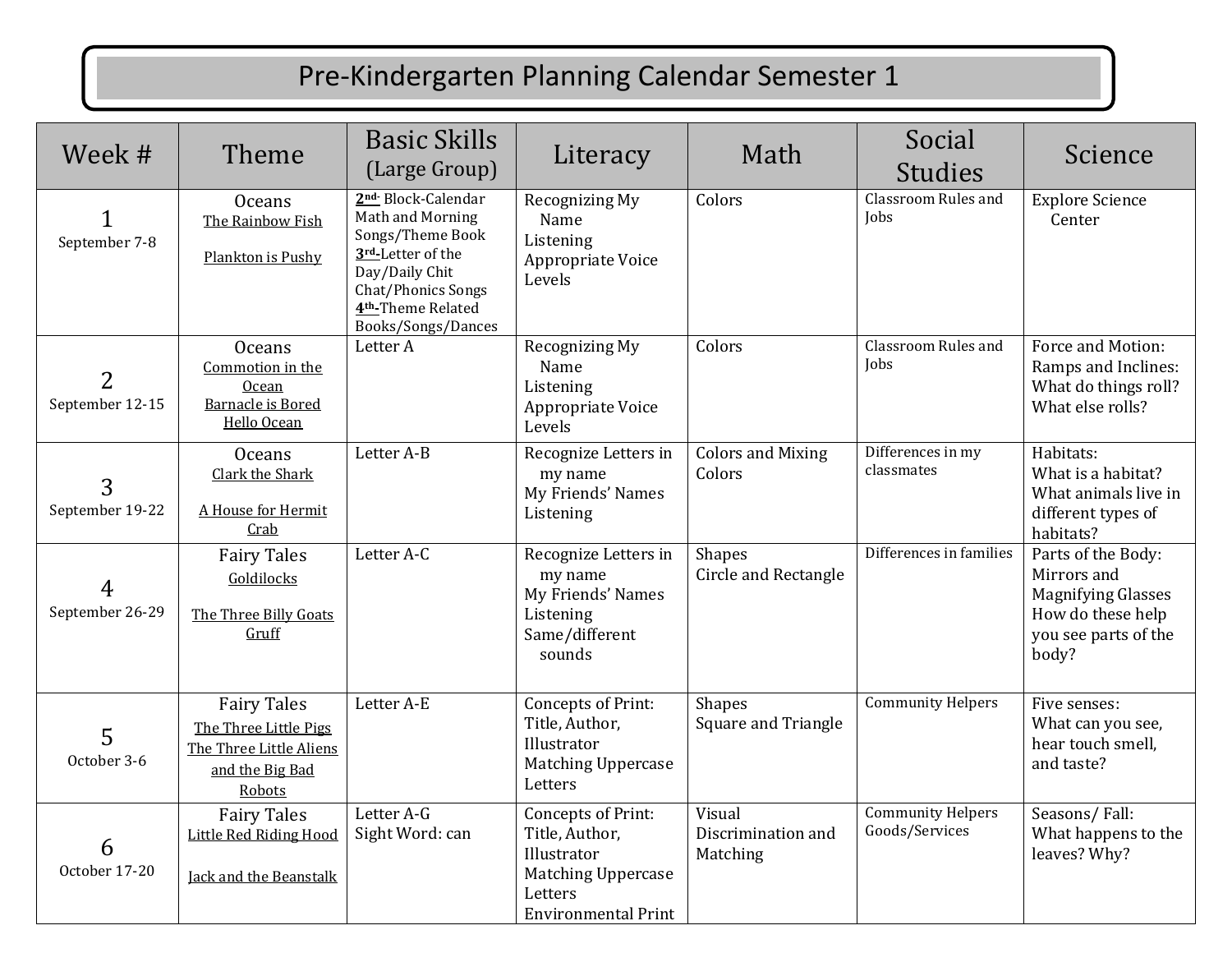| Week #                           | Theme                                                                       | <b>Basic Skills</b><br>(Large Group)                                                                                                                                                                                  | Literacy                                                                                         | Math                                                               | Social<br><b>Studies</b>                                                        | Science                                                                            |
|----------------------------------|-----------------------------------------------------------------------------|-----------------------------------------------------------------------------------------------------------------------------------------------------------------------------------------------------------------------|--------------------------------------------------------------------------------------------------|--------------------------------------------------------------------|---------------------------------------------------------------------------------|------------------------------------------------------------------------------------|
| 7<br>October 24-27               | Earth and Space<br>The Earth Book<br>Martha Rustard Earth<br><b>Books</b>   | 2nd Block-Calendar Math<br>and Morning Songs/Theme<br><b>Book</b><br>3rd-Letter of the Day/Daily<br>Chit Chat/Phonics Songs<br>4 <sup>th</sup> -Theme Related<br>Books/Songs/Dances<br>Letter A-I<br>Sight Word: play | <b>Matching Lowercase</b><br>Letters<br><b>Environmental Print</b><br><b>Beginning Sounds</b>    | Opposites and<br><b>Directional Concepts</b><br>Same/Different     | Where do I live?<br>City                                                        | Life Cycles:<br>How does a pumpkin<br>grow?                                        |
| 8<br>October 31-<br>November 3   | Earth and Space<br>Chicken in Space<br>Otter in Space                       | Letter A-K<br>Sight Word: you                                                                                                                                                                                         | <b>Matching Lowercase</b><br>Letters<br>Characters/Setting<br><b>Beginning Sounds</b>            | *Number<br>recognition up to 5<br>*Quantity/One to<br><b>One</b>   | Where do I live?<br>State & Country                                             | Sink/Float:<br>Why does it sink?<br>How does it float?                             |
| 9<br>November 7-9                | <b>Earth and Space</b><br><b>Walter Was Worried</b><br>Your Hand in My Hand | Letter A-M<br>Sight Word: me                                                                                                                                                                                          | Matching<br>Upper/Lowercase<br>letters<br>Beginning sounds<br>Characters/Setting<br>Fact/Fiction | $*1:1$ & Number<br>recognition up to 10<br>*Quantity/One to<br>One | Pilgrims/The First<br>Thanksgiving                                              | Animal tracks:<br>What kind of prints<br>do animals make?                          |
| 10<br>November 14-17             | Holidays<br><b>Catch That Cookie</b><br>Gingerbread Friends                 | Letter A-O<br>Sight Word: see                                                                                                                                                                                         | Matching Letters to<br>Sounds<br>Fact/Fiction<br><b>Repeating Rhymes</b>                         | $*1:1$ & Number<br>recognition up to 10<br>*Quantity/One to<br>One | The First<br>Thanksgiving<br><b>Sequence Events</b><br>Past, Present,<br>Future | <b>Magnetic Properties:</b><br>What can a magnet<br>attract and repel?<br>Why?     |
| 11<br>November 28-<br>December 1 | Holidays<br>Memoirs of an Elf<br>Pete the Cat Saves<br>Christmas            | Letter A-Q<br>Sight Word: come                                                                                                                                                                                        | Matching Letters to<br>Sounds<br>Fact/Fiction<br><b>Repeating Rhymes</b>                         | *Counting 10 to 1<br>*Measurement                                  | Where do I live?<br>Address                                                     | Hot & Cold:<br>How does it feel?<br>What else is<br>hot/cold?                      |
| 12<br>December 5-8               | Holidays<br>Snowman's Story<br>If You Take a Mouse to<br>the Movies         | Letter A-S<br>Sight Word: go                                                                                                                                                                                          | Matching Letters to<br>Sounds<br>Rhyming                                                         | <i>*</i> Graphing                                                  | Where do I live?<br><b>Phone Number</b>                                         | Five Senses: What do<br>you see, hear, smell,<br>taste, and touch at<br>Christmas? |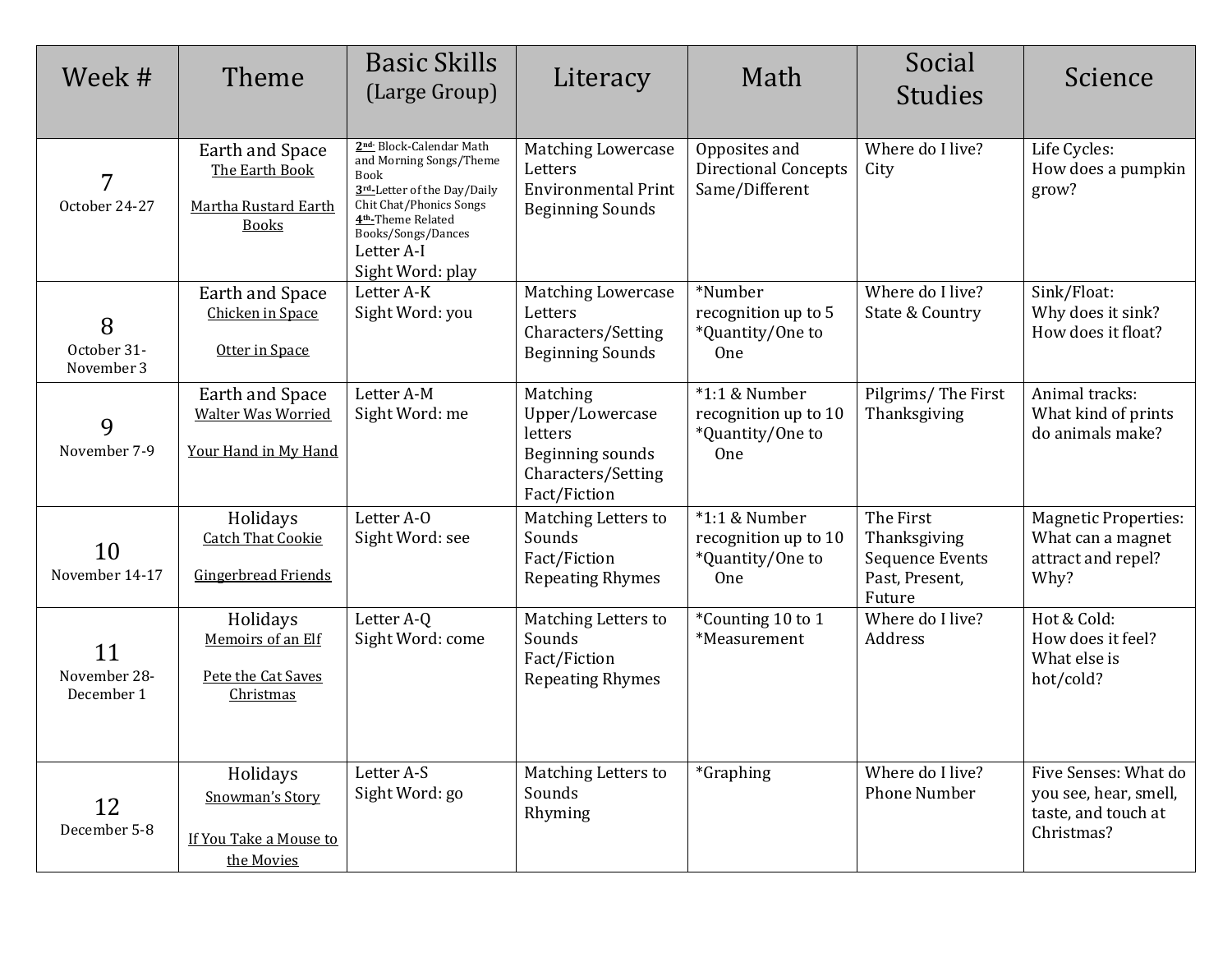## Pre-Kindergarten Planning Calendar Semester 2

| Week #                          | Theme                                                                                                         | <b>Basic Skills</b><br>(Large Group)                                                                                                                                                                                             | Literacy                                                                                                                  | Math                                    | Social<br><b>Studies</b>                            | Science                                                                                        |
|---------------------------------|---------------------------------------------------------------------------------------------------------------|----------------------------------------------------------------------------------------------------------------------------------------------------------------------------------------------------------------------------------|---------------------------------------------------------------------------------------------------------------------------|-----------------------------------------|-----------------------------------------------------|------------------------------------------------------------------------------------------------|
| January 16-19                   | Health, Safety, and<br>My Body<br><b>Bear Feels Sick</b><br><b>How Do Dinosaurs Get</b><br><b>Well Soon</b>   | 2 <sup>nd</sup> Block-Calendar Math<br>and Morning Songs/Theme<br><b>Book</b><br>3rd-Letter of the Day/Daily<br>Chit Chat/Phonics Songs<br>4 <sup>th</sup> -Theme Related<br>Books/Songs/Dances<br>Letter A-U<br>Sight Word: and | Matching Letters to<br>Sounds<br>Same/Different<br>Sounds<br>Rhyming                                                      | *AB & ABC Patterns                      | Our Country-<br>Washington D.C.                     | Seasons/Winter:<br>What happens in<br>winter?                                                  |
| $\overline{2}$<br>January 23-26 | Health, Safety, and<br>My Body<br>The Pigeon Needs a<br>Bath<br><b>Gurgles and Growls</b>                     | Letter A-W<br>Sight Word: jump                                                                                                                                                                                                   | Matching Letters to<br>Sounds<br>Same/Different<br>Sounds<br>Rhyming                                                      | *2D & 3D Shapes<br>Parts and Attributes | Our Country-<br>New York                            | Nutrition:<br>What foods are good<br>for your body?                                            |
| 3<br>January 30-<br>February 2  | Health, Safety, and<br>My Body<br>I Hear a Pickle<br><b>Sian Smith Body Books</b>                             | Letter A-Y<br>Sight Word: look                                                                                                                                                                                                   | Concepts of Print:<br>Title, Author,<br>Illustrator<br><b>Matching Letters to</b><br>Sounds<br><b>Environmental Print</b> | *1:1 & Number<br>recognition 11 & 12    | Our Country-<br>Texas                               | Rocks/Fossils:<br>How are they the<br>same/different?                                          |
| $\overline{4}$<br>February 6-9  | <b>Weather &amp; Seasons</b><br>Sun, Rain, Snow, and<br>Wind by Lauren Taylor<br>Raindrops Fall All<br>Around | Letter A-Z<br>Sight Word: to                                                                                                                                                                                                     | Concepts of Print:<br>Title, Author,<br>Illustrator<br>Matching Letters to<br>Sounds<br><b>Environmental Print</b>        | *1:1 & Number<br>recognition 13 & 14    | Our Country-<br>Hawaii-Sun                          | Living/Non-Living:<br>What things at a<br>circus are<br>living/non-living?<br>How do you know? |
| 5<br>February 13-16             | <b>Weather &amp; Seasons</b><br><b>Sunshine Brightens</b><br>Springtime<br>A Windy Day in Spring              | Letters A-Z<br>Sight Word: am                                                                                                                                                                                                    | Concepts of Print:<br>Front, Back, Top and<br>Bottom of book<br>Matching Letters to<br>Sounds<br><b>Ending Sounds</b>     | $*1:1$ & Number<br>recognition 15 & 16  | Our Country-<br>Washington State and<br>Oregon-Rain | Candy Heart Science:<br>What experiments<br>can you do with<br>candy hearts?                   |
| 6<br>February 27-<br>March 2    | <b>Weather &amp; Seasons</b><br><b>Worm Weather</b><br><b>Hail to Spring</b>                                  | Letters A-Z<br>Sight Word: is                                                                                                                                                                                                    | Concepts of Print:<br>Front, Back, Top and<br>Bottom of book<br>Matching Letters to<br>Sounds<br><b>Ending Sounds</b>     | *1:1 & Number<br>recognition 17 & 18    | Our Country-<br>Alaska-Snow                         | Motion:<br>How can you<br>determine what<br>objects will roll<br>down a ramp?                  |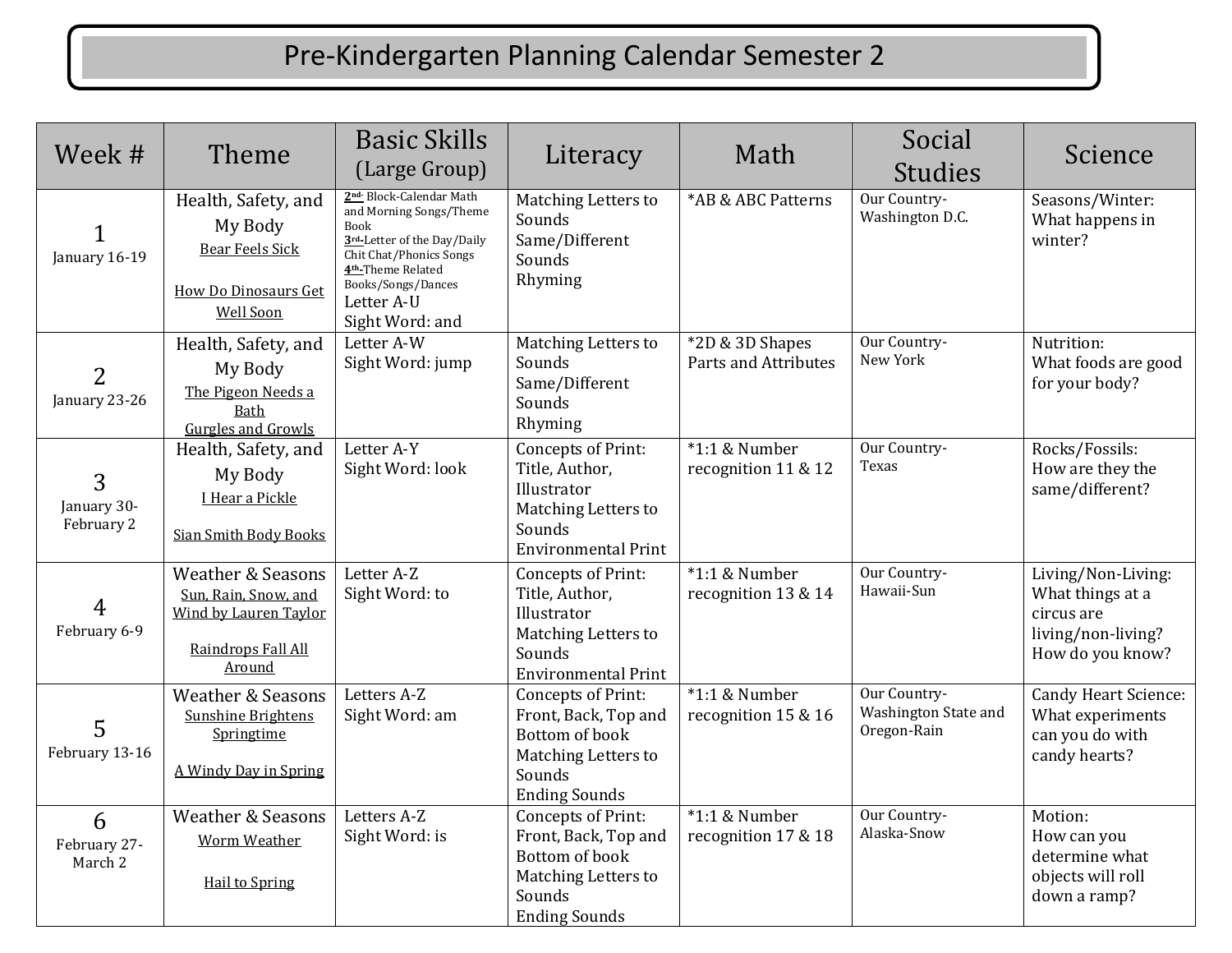| Week #                  | Theme                                                                               | <b>Basic Skills</b><br>(Large Group)                                                                                                                                                                                        | Literacy                                                                                           | Math                                                                | Social<br><b>Studies</b>                  | Science                                                                                                      |
|-------------------------|-------------------------------------------------------------------------------------|-----------------------------------------------------------------------------------------------------------------------------------------------------------------------------------------------------------------------------|----------------------------------------------------------------------------------------------------|---------------------------------------------------------------------|-------------------------------------------|--------------------------------------------------------------------------------------------------------------|
| 7<br>March 6-9          | Family and<br>Community<br>I'm Like You, You're<br>Like me<br>Clifford's Family     | 2 <sup>nd</sup> Block-Calendar Math<br>and Morning Songs/Theme<br>Book<br>3rd-Letter of the Day/Daily<br>Chit Chat/Phonics Songs<br>4 <sup>th</sup> -Theme Related<br>Books/Songs/Dances<br>Letters A-Z<br>Sight Word: like | <b>Retells Stories</b><br><b>Alternate Endings</b><br>Characters/Setting                           | $*1:1$ & Number<br>recognition 19-20                                | Our Country-<br>Arizona-Grand Canyon      | Cooking:<br>How do you make<br>green eggs and ham?                                                           |
| 8<br><b>March 13-16</b> | Family and<br>Community<br><b>Goodnight Little</b><br>Monster<br>The Relatives Came | Letters A-Z<br>Sight Word: the                                                                                                                                                                                              | <b>Retells Stories</b><br><b>Alternate Endings</b><br>Characters/Setting                           | $*1:1$ & Number<br>recognition 1-20<br>*Counts to 20                | Our Country-<br>Florida-                  | Classification:<br>How many ways can<br>you sort objects? Can<br>you sort colors with<br>different hues?     |
| 9<br><b>March 20-23</b> | Family and<br>Community<br><b>Knuffle Bunny</b><br>Knuffle Bunny Too                | Letters A-Z<br>Sight Word: my                                                                                                                                                                                               | Beginning/Ending<br>Sounds<br>Segments sentences<br>into words<br>Segments words into<br>syllables | $*1:1$ & Number<br>recognition 1-20<br>*Counts to 20                | Our Country-<br>New York-Niagara<br>Falls | Properties of Water:<br>What are the solid,<br>liquid, and gas forms<br>of water? Why does<br>salt melt ice? |
| 10<br>March 27-29       | Plants and Bugs<br>The Grouchy Ladybug<br>The Very Hungry<br>Caterpillar            | Letters A-Z<br>Sight Word: said                                                                                                                                                                                             | Beginning/Ending<br>Sounds<br>Segments sentences<br>into words<br>Segments words into<br>syllables | $*1:1$ & Number<br>recognition 11-20<br>*Counts to 30               | Our Country-<br>California-Trees          | Seasons/Spring:<br>What happens in<br>Spring?                                                                |
| 11<br>April 10-13       | <b>Plants and Bugs</b><br>Jam and Honey<br><b>Hey Little Ant</b>                    | Letters A-Z<br>Sight Word: we                                                                                                                                                                                               | Beginning/Ending<br>Sounds<br>Segments sentences<br>into words<br>Segments words into<br>syllables | $*1:1$ & Number<br>recognition 11-20<br>*Counts to 30               | Our Country<br>Colorado-Yellowstone       | Planting Seeds:<br>What does a plant<br>need to grow?                                                        |
| 12<br>April 17-20       | Plants and Bugs<br>The Diary of a Fly<br><b>Buzz</b>                                | Letters A-Z<br>Sight Word: at                                                                                                                                                                                               | Beginning, Middle,<br>and Ending Sounds<br>Rhyming                                                 | *Recognizes up to<br>4items CDMA1.4e<br>*Numbers<br>before/after 10 | Our Country-<br>Maine-Lighthouses         | Planting Seeds:<br>What does a plant<br>need to grow?                                                        |
| 13<br>April 24-27       | Fun on the Farm<br>Sheep in a Jeep<br><b>Punk Farm</b>                              | Letters A-Z<br>Sight Word: big/little                                                                                                                                                                                       | Beginning, Middle,<br>and Ending Sounds<br>Rhyming                                                 | *Verbal word<br>problems (1-5)<br>*Matching Sets to 10              | Our Country-<br>Kansas-Farming            | Shadows:<br>How are shadows made?<br>Why do they change? Is it<br>cooler/warmer in the<br>shadow?            |